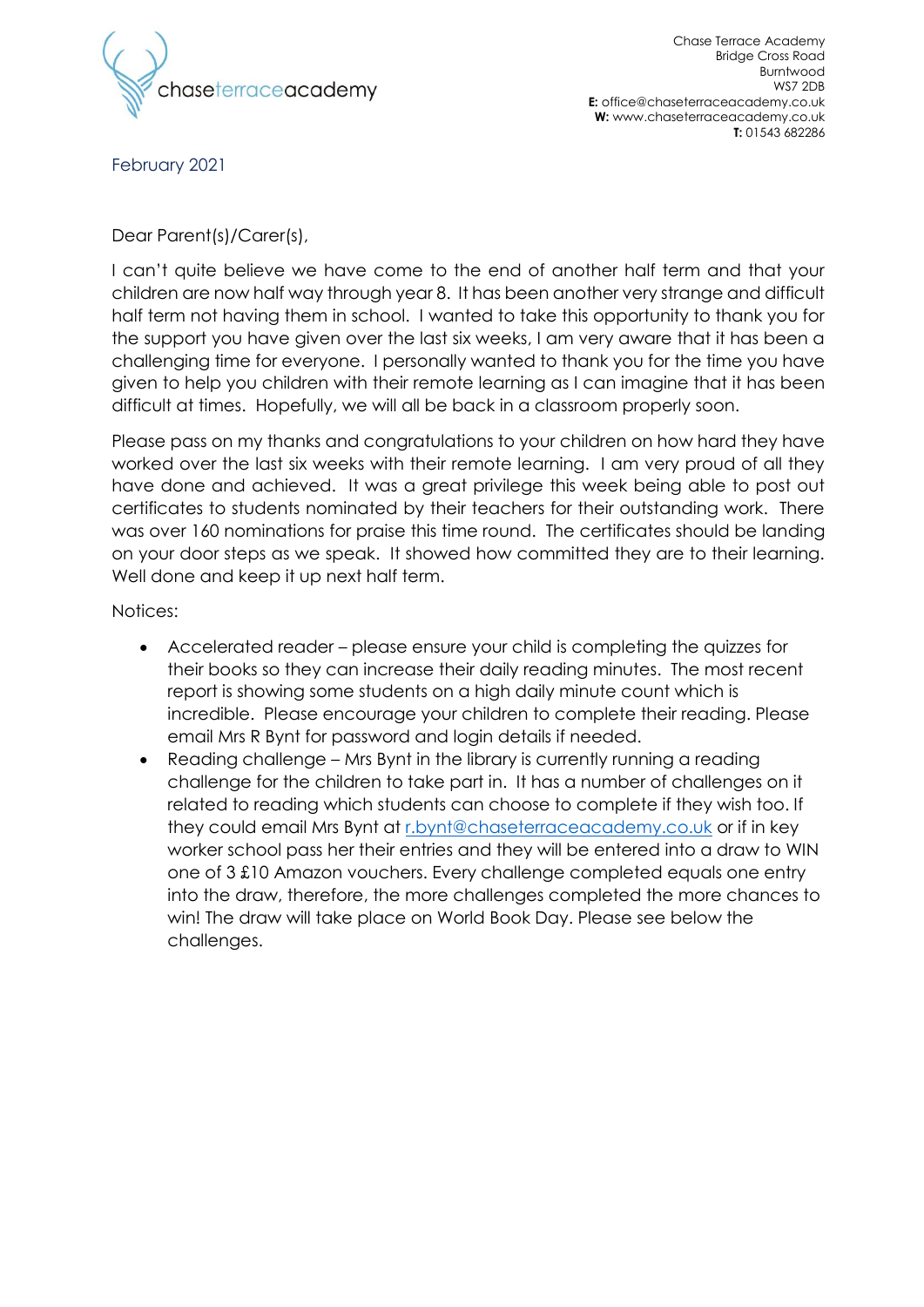## Library Reading Challenge 2021

## WIN one of three £10 Amazon vouchers!

Each time you complete one of the challenges below, you will be entered into a draw to win one of our 3 Amazon vouchers.<br>The more challenges you complete, the more chances you have to win!



whatever it is you have been asked to do for that challenge to: r.bynt@chaseterraceacademy.co.uk

If you take part in any of the activities it would be great if you could share a picture(s) with the Ebrary, which we could then share<br>with the rest of the school community via social media (school web site, Ebrary/school

Any children who require extra reading resources please see below for quidance.

Here are some great ways that you can still access reading material during your time at home.